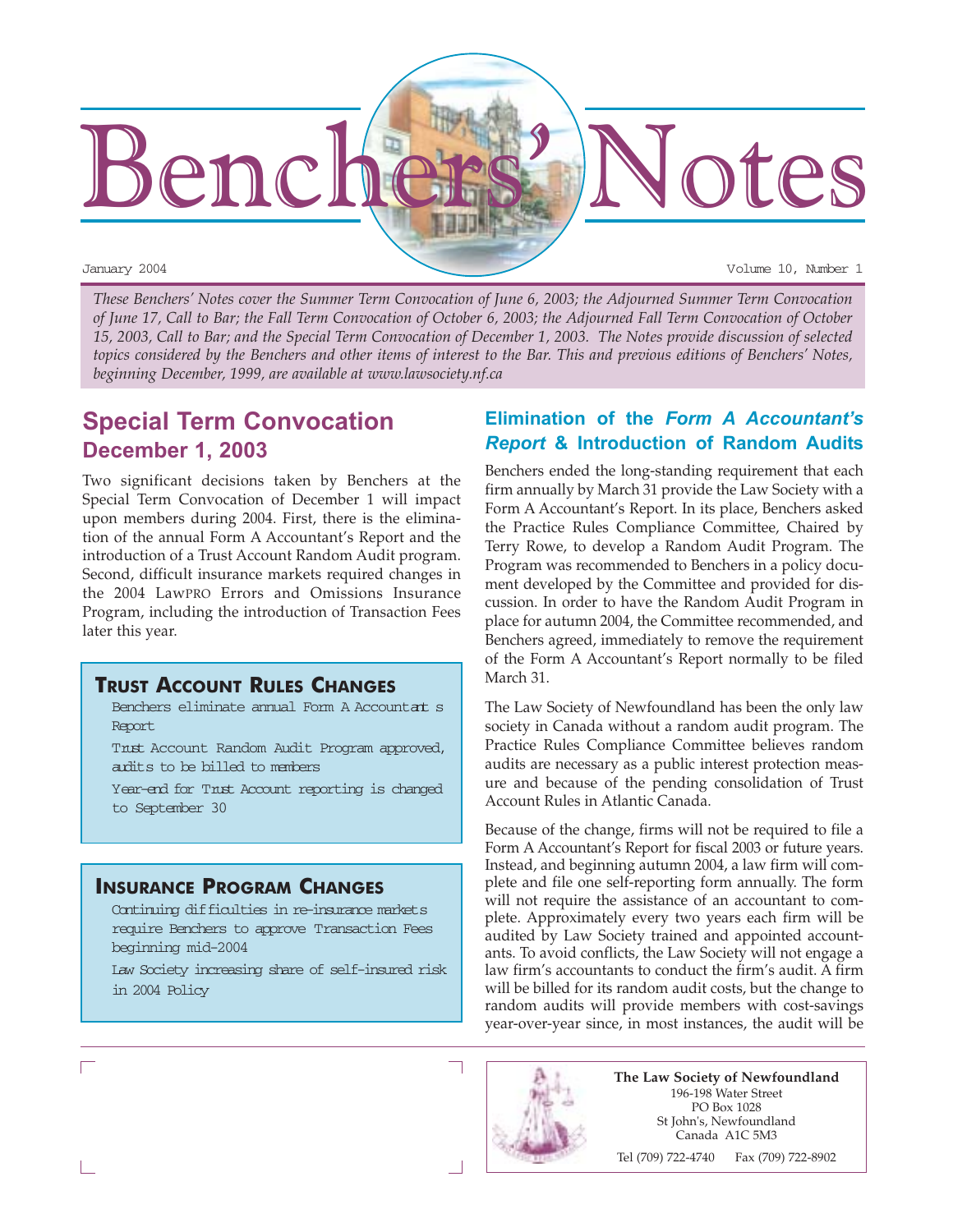conducted only every 24 – 30 months instead of the current annual cost. Firms to be audited will be given approximately two weeks advance notice and will be permitted, within reason, to negotiate a convenient date with the auditor.

The random audit program will use only those accountants specifically trained by the Law Society. Terry Rowe, Chair of the Practice Rules Compliance Committee, said: "For several reasons, the annual Form A Accountant's Report model did not work as well as intended, even following substantial changes to the questionnaire a few years ago. For some years now the Law Society has been aware of the need to better train

### **The 2004 Insurance Program**

Continuing difficulties in world reinsurance markets delayed finalization on the 2004 insurance program until December 23, 2003, the latest such date in recent memory. As a result, invoices to members were delayed in preparation until the week of January 5, with an extension granted on the first payment to January 30 for those members paying by cheque. The per member cost of insurance under the 2004 program is \$4,900, an increase from \$4,200 in 2003.

Beginning mid-November with a meeting at Law Society offices between LawPRO's President, Michelle Strom, and its Vice-President, Underwriting, Duncan Gosnell, the Insurance Committee met regularly until mid-December. Among the topics discussed were pricing options in current reinsurance markets, claims history of the program, reserves for the 2003 insurance year and projections for 2004, and whether and to what percentage the Law Society should retain a portion of its members' insurance risk to reduce the premium paid re-insurers.

Fiscal 2002 and 2003 are years with heavy losses in the Law Society's insurance program, each of these policy years carrying reserves greater than the premiums paid and greater than the reserves in any previous the accountants who complete the Reports. With a random audit model, the Society will specifically train any accountant licensed under the *Public Accountancy Act* and who wishes to be on a list of those approved to conduct random audits. Given the public interest importance of good trust review procedures, the Committee believes the new program will strengthen reporting to the Society and assist members in maintaining better trust account operating procedures."

Because members practicing in smaller communities may need to be audited by accountants outside the area, travel and accommodation costs for random audits will not be billed.

year on record. Two years like these back-to-back posed difficulties in selling members' risk in the reinsurance market without the Law Society retaining a portion of that risk itself. For this reason, and at the recommendation of LawPRO, the Committee determined it was best for the Law Society to retain 10% of the risk, with LawPRO retaining 10% of our risk also. In addition to this retained risk, the policy finally negotiated includes a \$300,000 loss corridor above \$1.45 million (estimated) in totalled losses. From \$1.45 million to about \$1.75 million, losses are paid by the Law Society. For amounts totalling above the \$1.75 million, the re-insurers again provide cover. By retaining 10% of the risk, and providing a \$300,000 layer of cover above \$1.45 million, the Insurance Committee was able, with the considerable and helpful assistance of LawPRO, to negotiate a per member levy of \$4,900 for 2004. Of this amount, the base premium paid is \$4,500; the remaining \$400 is retained by the Law Society to cover, in part, the possibility of a supplemental premium being charged to cover the \$300,000 loss corridor. Full coverage of that corridor would require a payment of approximately \$675 per member; the Committee recommended, and the President, Stephanie L Newell, authInstead, it is likely that all members will be charged a small additional fee beginning in 2005 to cover such expenses. The 2004 Budget contains an allocation for these travel expenses during start-up. Benchers requested the Committee examine specifically how best to apportion travel costs for random audit accountants without imposing economic prejudice on members in smaller communities.

Under the new program, every law firm's reporting year-end for trust accounts is changed from the current December 31 to September 30 in each year, beginning immediately. This change in reporting year-end is permanent and conforms to requirements of the Atlantic consolidation.

orized, a \$400 charge over the base premium. The Society's other insurance reserves will, if necessary, cover the remaining exposure.

The difficulties experienced in negotiating and finalizing the 2004 program, and the extensive discussions necessary to obtain cover on satisfactory terms, underscored for the Insurance Committee and for LawPRO the need for the Law Society to accumulate a capital pool of money exceeding the \$3,000,000 currently held for insurance. This capital pool could then be used to stabilize insurance premiums in the future. By increasing the capital pool, more costsaving options become available to the profession. Among these options, the pool could be used to self-insure a larger portion of the risk, improve the marketability of the program, and reduce the premium. Or further, interest revenues from the pool could be used to subsidize the premium. Further still, and in the event insurance cover becomes unavailable on reasonable terms, the pool could be used entirely to fund a self-insurance program. In all these scenarios, a significant capitol pool will be necessary. Given uncertainty and volatility in reinsurance markets, a large pool could be required on very short notice. The Insurance Committee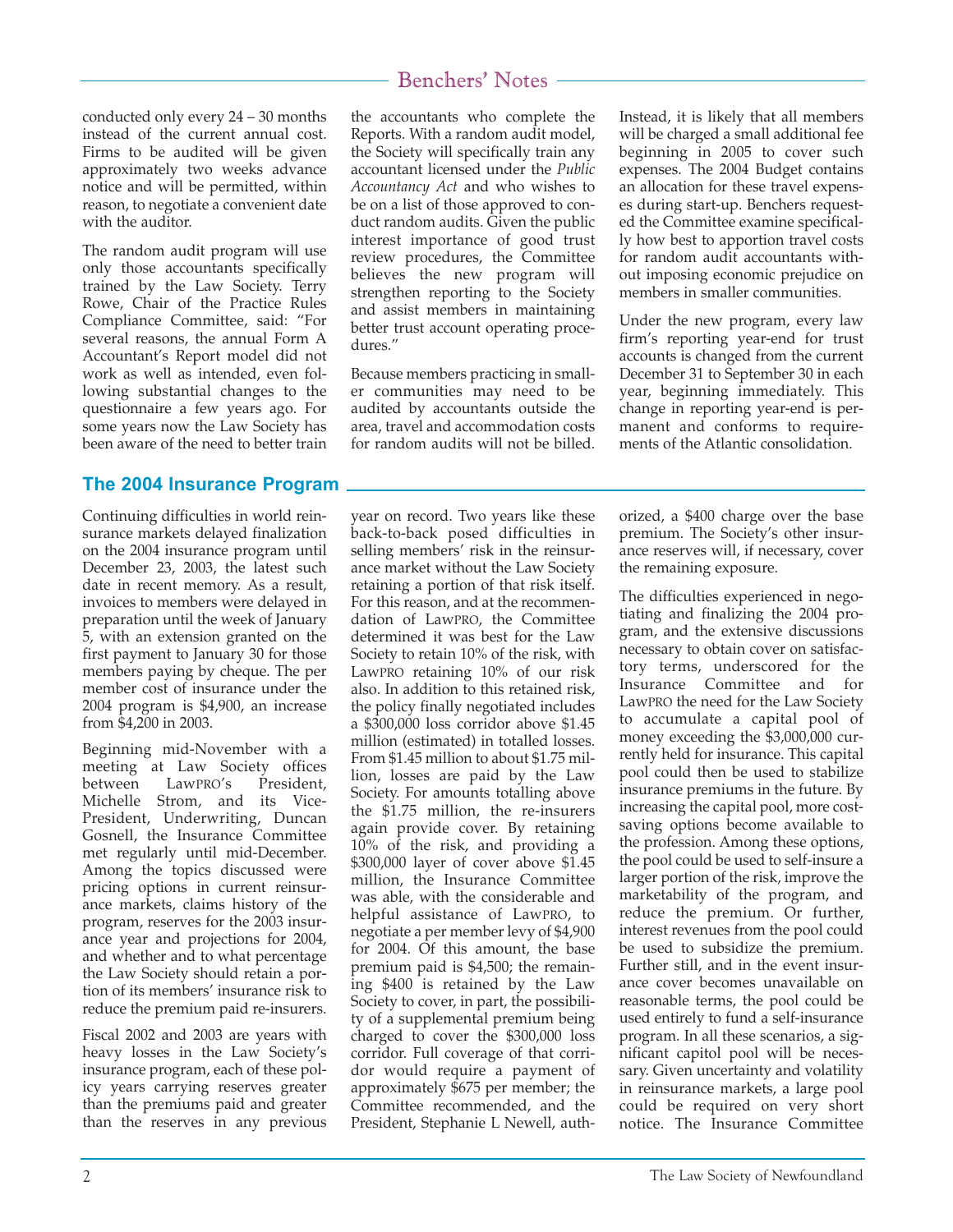addressed this concern and John Roil, QC, Chair, conveyed to Benchers the Committee's view that decisive action was immediately necessary.

Roil, QC, led Benchers in a lengthy discussion about the need for a larger capital pool for the insurance program, possibly amounting to an additional \$2 million. Central to the discussion was how best the money might be accumulated. Drawing upon the extensive experience of the Law Society of Upper Canada, and LawPRO in that province, the Insurance Committee recommended, and Benchers agreed in principle, that beginning mid-2004 a Transaction Fee will be levied against certain transactions such as real estate transactions not title insured by TitlePLUS or others, and litigation once a Statement of Claim or Defence is issued. In Ontario, the Transaction Fee is \$50. Some transactions will be exempted, such as those on behalf of a municipality, or the provincial government, or transactions related to family law matters. And some transactions will levy only one Fee, as, for

# **Summer Term Convocation June 6, 2003**

The President, William H N Goodridge, QC, tabled Rules necessary to implement fully the National Mobility Agreement, earlier approved by the Benchers. Following discussion, Benchers approved the Rules. Some Forms made necessary out of the Rules remain to be developed. Goodridge, QC, stated that the Agreement will come into effect on July 1, 2003, and, while considerable effort will be needed across Canada by law society staff, the Federation was hopeful that implementation will be smooth.

Goodridge, QC, next introduced Sherron Dickson, QC, President of the Federation of Law Societies of Canada. Dickson, QC, was attending Convocation as a guest. She began her brief presentation by reminding Benchers of the importance of the National Mobility Agreement and the role it will play in encouraging interexample, a real estate transaction not title insured where the member acts for both sides.

Under a Transaction Fee levy system, a member will charge and collect the levy, then submit it two or three times a year on a schedule determined by the Law Society. Collecting and reporting will rely upon the honour system, but a member's compliance will be one of the checks included in the random audit program review to commence in the autumn. Benchers also directed the Committee to examine the paperwork necessary for member compliance, and directed that such paperwork be kept to a minimum.

While the specifics of the levy, and the dollar amount, have not been determined, Benchers requested the Insurance Committee continue work toward implementation of the levy with a deadline for roll-out in the Spring, 2004.

Since the importance of the levy and its introduction will pose many questions for members, the President, Stephanie L Newell, requested there be a meeting of the Advisory Council on February 16. Council members will be formally notified shortly. The Law Society's Advisory Council comprises all former Treasurers and Presidents and represents a divergent cross-section of the membership. At the meeting, Council will first be briefed by LawPRO representatives and by the Insurance Committee Chair, John Roil, QC, about the insurance program and reinsurance markets. Next they will be asked to consider how best to implement the levy, or in the alternative, how best to generate a large cash pool by other means on a priority basis. The advice and guidance of the Council will then strengthen discussion at Benchers before final decisions are taken.

Members will be kept informed. A special edition of Benchers' Notes, or some other information bulletin, will follow a few weeks after the Council meeting and before the Spring Term Convocation of April 5 when final decisions will be taken.

provincial practice. She stated she was pleased to be present when Benchers voted to approve the Rules; these same Rules, with small local adaptations, will be consistent across the signatory jurisdictions.

Turning to national litigation, Dickson, QC, spoke to Benchers about the litigation initiated by law societies to challenge the Government of Canada's money laundering legislation. The litigation was motivated by the need to protect the sanctity of the solicitor-client relationship and the independence of the bar from government. As a result, the federal government has withdrawn the reporting requirements imposed on lawyers and agreed to further negotiations. The court action taken by the Federation and its member law societies against the federal government has garnered international attention. Money laundering legislation is an international trend by governments, and in most countries the legal communities have cooperated with their home governments. The Federation's initiative in challenging the government, and the favourable response of the courts, has prompted a considerable degree of international interest in the Canadian experience from law societies world-wide. The American Bar Association held a Spotlight Presentation about the initiative at its national conference.

### **Did you know . . .**

Law Society members Frances Knickle and Jonathan Hale, and lay Bencher Bert Riggs, were elected to the Board of Directors of the Resource Centre for the Arts, operator of the LSPU Hall, at the RCA's annual general meeting November 30, 2003.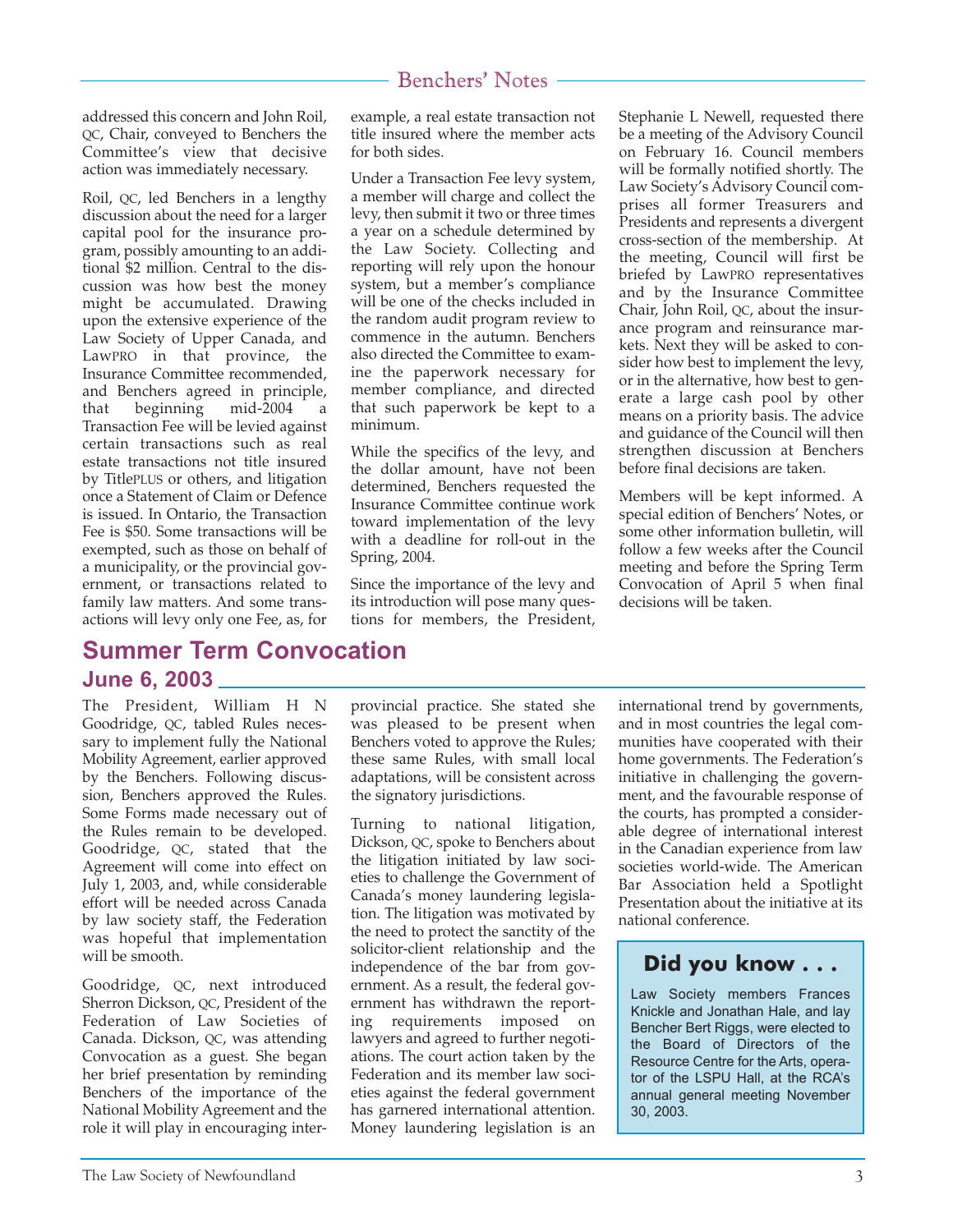# **Fall Term Convocation October 6, 2003**

The President, Stephanie L Newell, reported that this autumn marked the first recent occasion in which there was an official Opening of Court for the fall term sitting of the Supreme Court of Newfoundland and Labrador, Trial Division. The President stated that she attended the Opening of the Trial Division, and then of the Family Division, and for each occasion spoke on behalf of the Law Society. She expressed the desire to see the Opening become a more formalized event in future years, a distinctive mark in the year's calendar. To this end, the Executive Director has offered to the Court the administrative facilities of the Law Society.

One feature of the Fall Term Convocation was the attendance and an address to Benchers by the Chief Justice of Newfoundland and Labrador, the Honourable Clyde K Wells, and the Chief Justice of the Trial Division of the Supreme Court of Newfoundland and Labrador, the Honourable J Derek Green. Introducing the two Chiefs Justice, the President reminded Benchers of the *Law Society Act, 1999,* s.4 right of judges of the Supreme Court to attend at Benchers as visitors to the Law Society. Until 1995, at least once a year the Benchers would arrange a noon luncheon with judges of the Supreme Court. The tradition ended with the move to a smaller Convocation room in Atlantic Place. The move to new offices, and the availability of a dining room adjoining Convocation Hall, made reinstating this tradition opportune and historically appropriate.

The tradition of dining together has British origins from the early days of the Inns of Court when judges played an active role at Convocations. It was the judiciary, after all, who admitted Solicitors to practice and who held



**Above:** The Honourable Clyde Wells addresses Convocation

**Right:** Barbara Barrowman, recipient of the Hunt Award, and Mrs Betty Hunt

the authority of discipline. The Inns of Court were left to admit and discipline Barristers but even that authority was not absent the eye and comment of the attending bench at Convocations and who were there as a matter of right. Indeed, there is sensible argument that many powers now exercised by Benchers are powers delegated from the judiciary.

The President noted also in her welcoming address that by special invitation she included the Chief Provincial Court Judge for Newfoundland and Labrador, the Honourable M R Reid. Following her introduction, the two Chiefs Justice and the Chief Judge addressed Convocation. When Convocation adjourned for luncheon, other justices of the Supreme Court joined Benchers in the dining hall.

Other topics discussed at Convocation included: remarks by the Executive Director that 2003 Budget projections are on target and a small surplus is indicated; the Education Committee requested a policy direction from Benchers arising out of the National Mobility Agreement as it pertains to members transferring in from other signatory jurisdictions; Francis O'Brien, the Director of Legal Education, addressed Benchers about funding options under national con-



sideration for CanLII; discussion of a policy paper prepared by Mark Pike concerning law office searches, the paper prepared partly in response to the search of Bob Buckingham's offices and in an effort to develop future policy for these searches.

There was discussion also at the Convocation whether, and how, the Law Society might beneficially assist the Judicial Council of the Provincial Court of Newfoundland and Labrador in fulfilling the Council's role in the appointment process. The Council currently engages a review process different from the one used for the federal judicial appointments process. Applicants for federal appointments permit the Law Society to answer a number of questions about the applicant's membership history with the Law Society, this history including discipline and insurance claims. These enquiries are answered in writing by the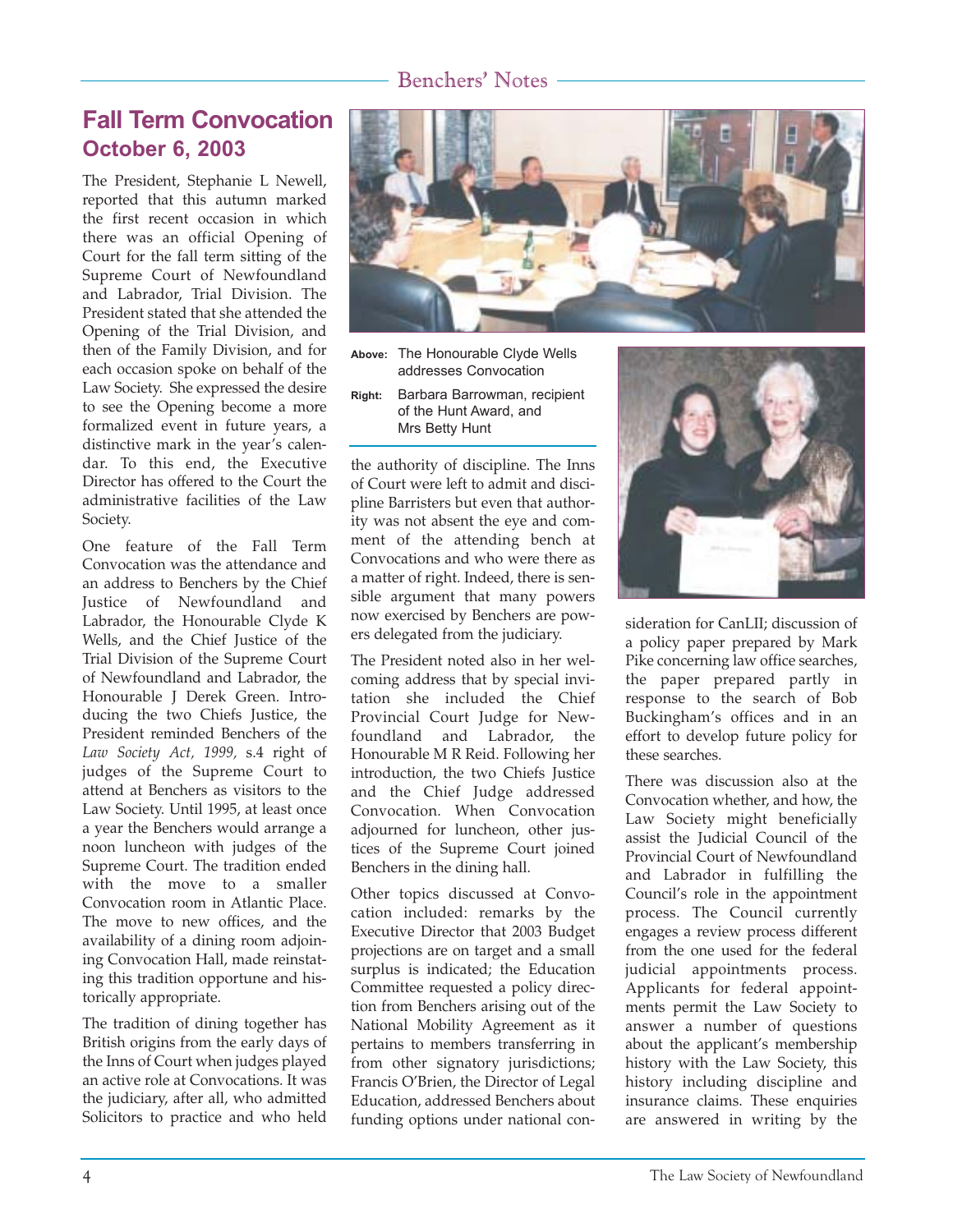

Dining with Judges at Fall Convocation

Executive Director. In contrast, the Judicial Council of the Provincial Court does not make such enquiries and relies instead upon a letter of application from interested members and then an interview.

Following discussion, and acknowledging the work of the Council and government in the very fine appointments to the Provincial Court bench, Benchers concluded the Council would, for consistency, be wellserved by the same information required for the section 96 application process. At a subsequent meeting of the Judicial Council of the Provincial Court, and attending in the absence of the President, the Executive Director spoke of Benchers' interest to cooperate and provide the Council information consistent with the section 96 applications. The

Council agreed to examine the proposal, and the Executive Director will during February prepare an information package for their consideration.

At the Fall Term Convocation, Benchers reappointed William H N Goodridge, QC, as this Society's representative on the Council of the Federation of Law Societies. In accepting the reappointment, Goodridge, QC, thanked Benchers and remarked about the important work of the Federation in representing the interests of the legal community on the national stage. In particular, he mentioned the court actions across Canada to protect solicitorclient privilege associated with Money Laundering legislation, and recent interventions concerning law office searches. Additionally, there is the work of the Federation in establishing CanLII, a no-charge virtual Law Library for research use by lawyers and the public. In matters such as these, remarked Goodridge, QC, the Federation provides an important service to the legal community and the public interest.

## **Practice Note**

Registry delays, and the Registry's policy of not contacting members when a document for registry is rejected, both combine to increase the possibility of an insurance claim for members. The Law Societyís claims adjuster, Raymond Walsh, FCIP, encourages members to maintain a register of the flow of documents to and from the Registry; to check the register frequently to track the return of time-sensitive documents; and to maintain a register of the flow of all documents to and from your offices by courier or registered mail, this register to include waybills and coding data as appropriate.

# **Call to Bar**

**June 17, 2003** Alexander Harrold and John Taylor-Hood



**October 15, 2003** Michael Fox and Rhoda Aylward

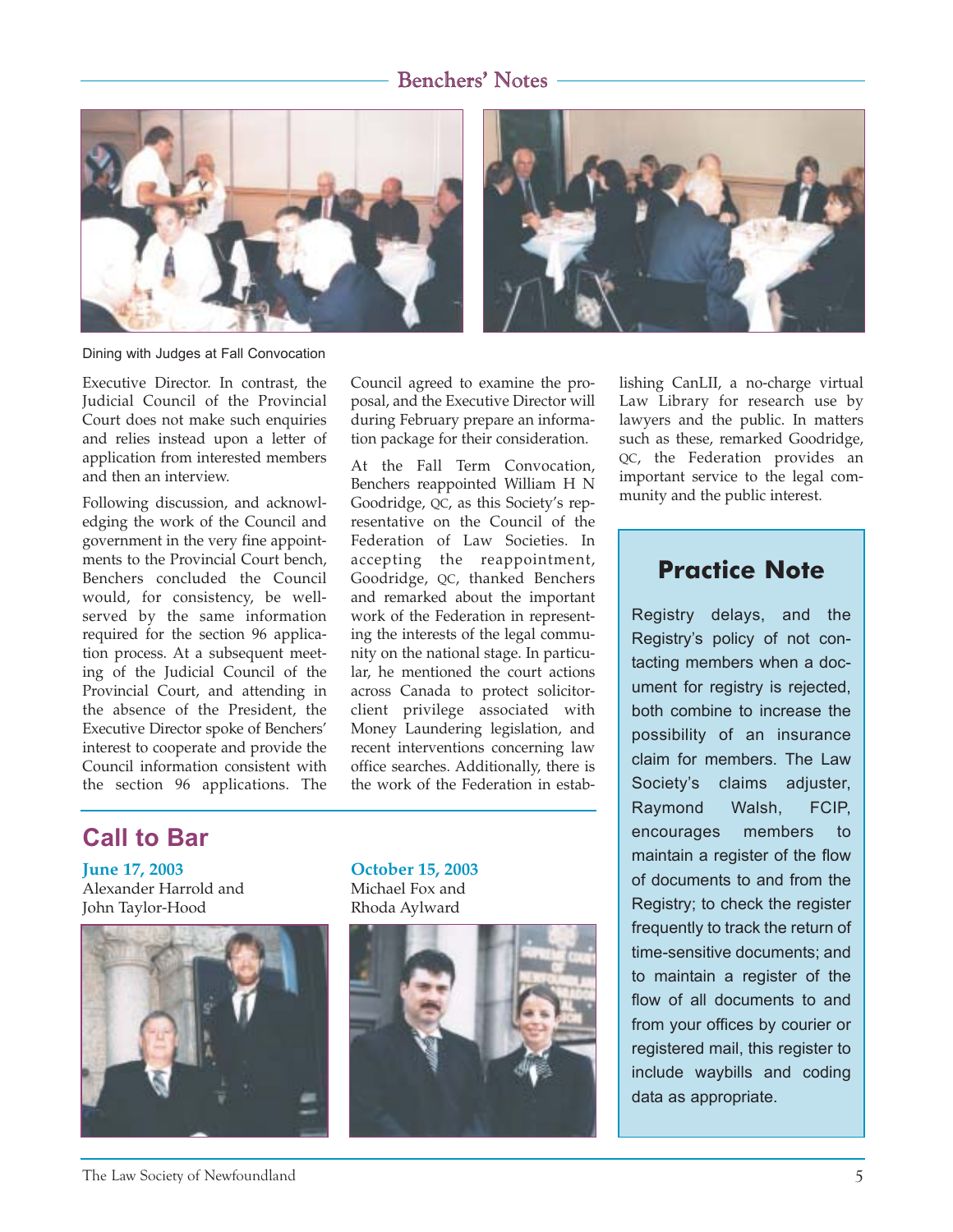# **Gordon M Stirling, QC, Distinguished Service Awards**

On October 9, 2003, in Convocation Hall there assembled an audience of family, friends, colleagues and Benchers to witness the granting of two Gordon M Stirling, QC,

Distinguished Service Awards. The President, Stephanie L Newell, spoke about the Awards and read a citation for each recipient, James R Chalker, QC, and John P Byrne, QC.

Following the presentations, there was a reception hosted by the Law Society.



Stephanie L Newell, *President* and James R Chalker, QC John P Byrne, QC and Stephanie L Newell, *President*



# **Canadian Legal Information Institute (CanLII): A "virtual law library" for lawyers**

Many lawyers in Newfoundland and Labrador have noticed that there is a new kid on the block for computerized legal research. The new player is CanLII, the acronym for the Canadian Legal Information Institute.

CanLII is a "virtual law library" containing caselaw and statutory materials from across Canada. It was created by the Federation of Law Societies of Canada in 2001 as a non-profit organization, in partnership with the University of Montreal (the same people who created and maintain the Supreme Court of Canada website). The Federation of Law Societies initiated CanLII partly to protect the legal profession from the rapidly increasing costs of obtaining commercial legal information. Since 2001, CanLII has increased its collection and presently contains federal and provincial statutes and over one hundred fifty thousand (150,000) judgments from the Supreme Court of Canada, federal courts, courts of appeal, trial courts and administrative tribunals throughout Canada. This core offering is constantly expanding, with over 1,000 new decisions added every week.

A significant feature of CanLII is its

cost. CanLII can be accessed, free of charge, by any lawyer who has internet access. As a result, CanLII has become the leading source of free access to Canadian caselaw and legislation. If a lawyer has access to the internet, then the lawyer also has automatic access to CanLII.

In a recent article on electronic legal research, Professor Michael Geist, Professor of Internet and e-Commerce Law at the University of Ottawa, indicated that CanLII is leading the way in providing free, internet based legal research.

As a practical matter, Professor Geist also referred to a British Columbia decision dealing with the taxation of legal costs. In that decision the taxing officer cautioned against using feebased legal research services where cheaper alternatives exist. In particular the taxing officer noted that the lawyer in that case needed to prove the necessity and reasonableness of the cost of using a fee based research tool, by addressing whether the caselaw was also available on a free website. As a result, lawyers might wish to consider whether cases are available free of charge, as with CanLII, before expending costs on fee-based electronic research, especially if these costs are passed along to a client.

If you haven't already tried CanLII, go to www.canlii.org and explore. You don't need a password to connect to CanLII and the database is constantly being updated with new cases. Any lawyer in Newfoundland and Labrador who has used CanLII should feel free to pass along comments, questions or suggestions with respect to the CanLII site. To do so, lawyers may contact the CanLII Board Member for Newfoundland and Labrador, Mr. Francis O'Brien, at the Law Society.

## **Judgement Interest Order**

Members are advised that Newfoundland and Labrador Labour Regulation 140/03 provides, effective from January 1, 2004, that the pre-judgement and post-judgement interest rate shall be 2%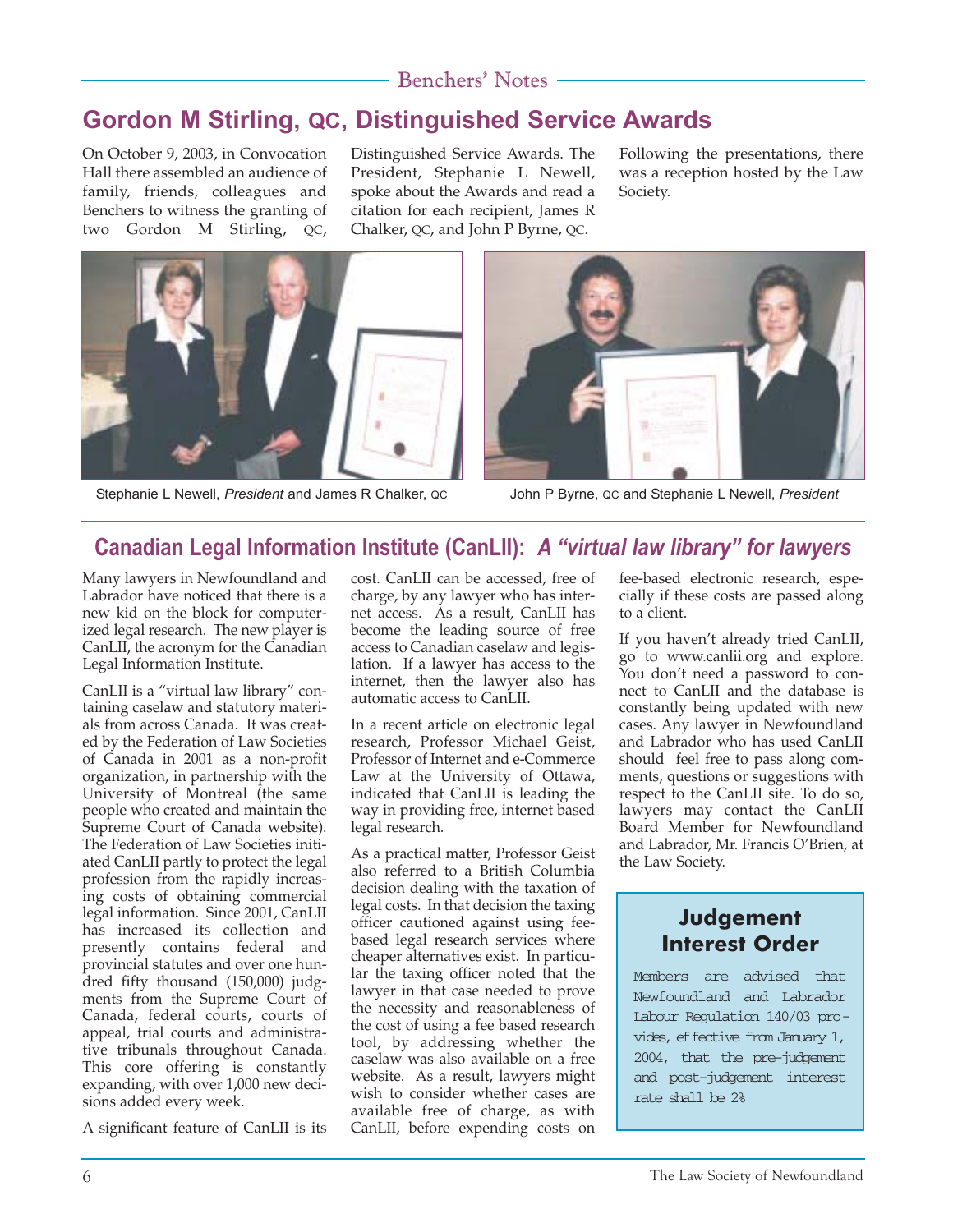## **Educational Notes**

### **Bar Admission Course**

The Bar Admission Course for Newfoundland and Labrador began on October 7, 2003, and continued until November 21, 2003. This year, 27 students took the Course. The Bar Course is a seven week, intensive educational experience covering areas of provincial and federal law. The 2003 Bar Course was held in the Law Society Building for the first time.

This year's Bar Admission Course covered the following topics:

#### *Week 1 - Family Law*

Topics included divorce proceedings, custody and access, child and spousal support, matrimonial property, provincial family legislation, pensions, Unified Family Court procedure, child protection and support enforcement.

*Week 2 - Corporate/Commercial Law* Topics included incorporation and organizing a business, corporate procedures, corporate finance, the *Personal Property Security Act*, security opinions, purchase and sale of a business/shares and commercial insolvency.

#### *Week 3 - Civil Procedure*

Topics included limitations of actions, commencing proceedings, service, defences, counterclaims and  $3<sup>rd</sup>$  party proceedings, summary trial, expedited trial, discovery and disclosure of evidence, setting down for trial, the *Judgment Enforcement Act*, civil appeals, costs and alternative dispute resolution.

#### *Week 4 - Skills Training*

The Course presented "lawyeringskills" workshops where students received instruction in direct examination, cross-examination, negotiating settlements, interviewing clients, examination for discovery, risk management and how to avoid professional negligence claims. As well there was a session on maintaining a balance between professional and personal responsibilities and a separate section on ethics and the Code of Professional Conduct, for which students completed a written assignment.

*Week 5 - Criminal Law & Procedure* Topics included the court structure, presumptions and burdens, classification of offences, pre-arrest, arrest, charge, first appearances, judicial interim release, disclosure, elections and re-elections, solicitor/client matters, preliminary inquiries, pre-trial matters, Charter applications, trials by judge alone, jury trials, the sentencing process, types of sentences, criminal appeals, young offenders, evidentiary matters, *voir dires,* search and seizure and defences. As well, in this section, students received instruction on advocacy skills, there was a panel discussion among judges with respect to advocacy and students prepared for and participated in a mock trial.

#### *Week 6 - Administrative Law*

Topics included the Labour Relations Board, Labour and Commercial Arbitration, Municipal Law, the Human Rights Commission, the Workplace Health, Safety and Compensation Commission, administrative law in the Federal Court, the Law Society discipline process, statutory appeals, judicial review of arbitration and prerogative orders.

### *Week 7 - Real Estate and Wills*

Topics included the registry system and land tenure, the real estate transaction, the mortgage, title insurance, survey/location certificates, taxation issues, crown lands, quieting of titles, possessory title, landlord/tenant, title searches, a real estate transaction workshop and a separate section on wills, estates and probate.

To pass the Bar Admission Course, students must pass examinations in Family Law, Commercial Law, Civil Procedure, Criminal Law, Administrative Law and Real Estate/Wills. Each exam is 3½ hours long and focuses on the lecture presentations, the Bar Admission Course materials and the approximately 80 provincial and federal statutes and regulations covered in the Course. The Bar Admission Course materials consist of 11 volumes.

The goal of the Course is to provide new lawyers a comprehensive overview of Newfoundland and Labrador and Federal law and procedure and to transfer information to ensure entry level competence in the profession. The Course is intensive, practical and relevant to what a new lawyer will see in practice. The Bar Admission Course is meant to be an informative and interesting experience for the students and the judges, lawyers and other professionals, whose contributions as Bar Course Instructors make the Course successful.

The Bar Admission Course Committee and the Law Society is grateful to the generous contributions made by members of the profession in ensuring the Course remains vibrant and beneficial to our new lawyers.

### **BBB Volunteer**

The Better Business Bureau is now establishing a panel of Volunteer Arbitrators and Mediators. From this panel, volunteers will be selected on rotation to resolve disputes. Most disputes will concern the sale of goods or the provision of services, and most will be resolved with about two hours work by the volunteer. Members interested in participating in this volunteer work can contact Lisa Riggs at the Bureau, 364-2222.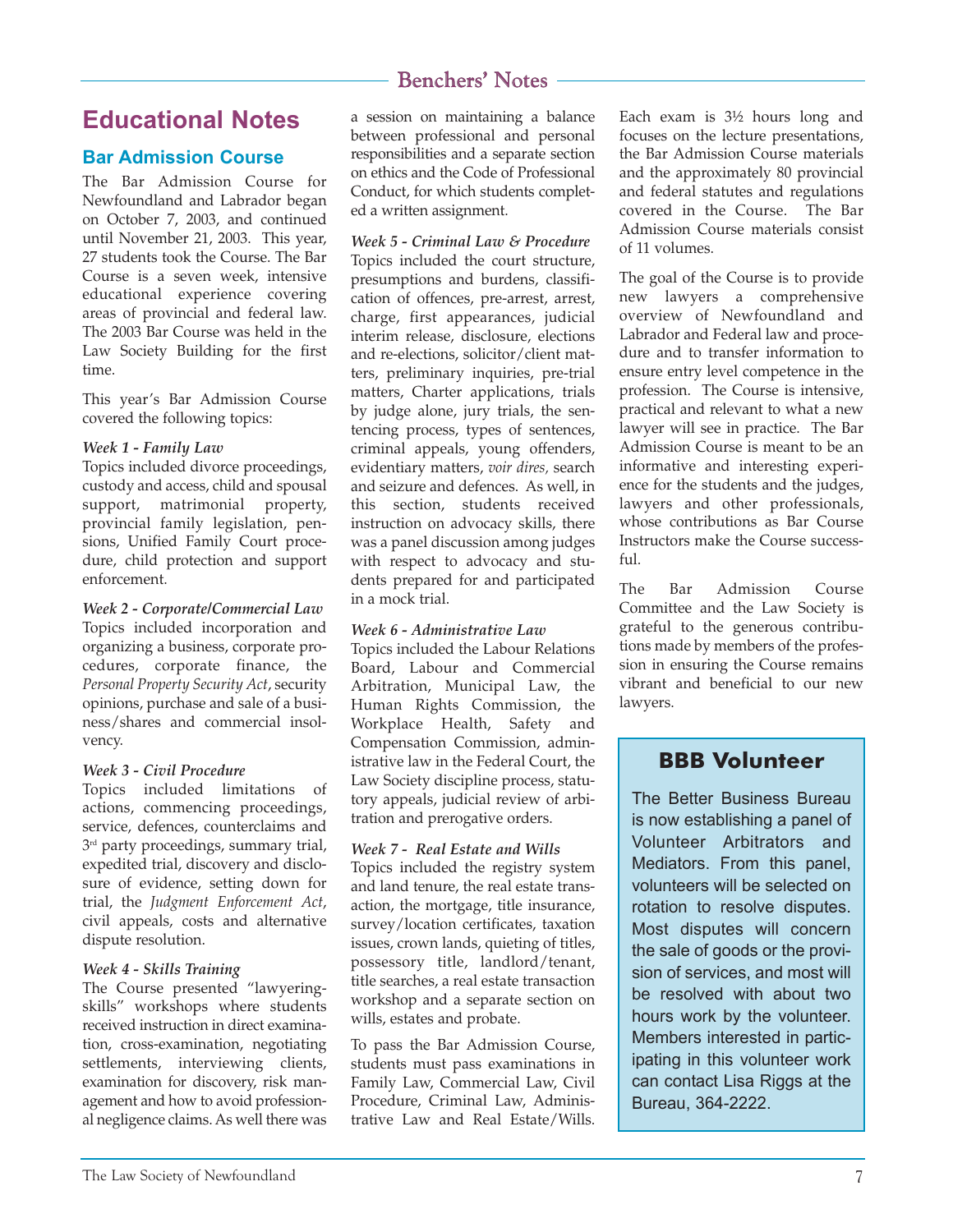# **Continuing Legal Education**

The Joint Committee on Continuing Legal Education offered a number of programs throughout the Spring and Fall 2003. These seminars included:

#### *1. Whatís New in Damages? New Trends and Developments in Calculating Damages for Personal Injury and Other Economic Losses*.

On May 26, 2003 Ms Cara Brown of Brown Economic Assessments, Calgary, Alberta presented a seminar on economic issues in personal injury and other economic loss cases. The seminar dealt with the effective use of economic evidence to adequately assess and prove damages. This seminar also dealt with online internet calculators which allow lawyers to calculate non-pecuniary awards and the present value of an annual economic stream of income. The Committee thanks Ms Cara Brown for her informative presentation.

*2. Effective Law Practice Management: Are you running your practice or is your practice running you? Tips and systems to increase lawyer effectiveness and career satisfaction.*

On June 5, 2003 local lawyers were treated to a practical and interesting presentation by Mr Jay Foonberg, a California lawyer, author and lecturer in law practice management. Mr Foonberg has written best-selling books on Law Practice Management and deliv-



Frank O'Brien and Jay Foonberg



Frank OíBrien, Ches Crosbie, Ian Wallace and Ian Kelly, QC

ered seminars worldwide on the topic. Mr Foonberg's seminar dealt with client relations and the effective management of a legal practice. The Committee thanks Mr Foonberg for coming to Newfoundland to discuss this important topic.

*3. Civil Procedure Update: Focus on Expert Evidence and Civil Jury Trials.*

On June 13, 2003 we presented at seminar at Terra Nova Park Lodge on Expert Evidence and Civil Jury Trials. This seminar was presented again in St. John's on November 28, 2003. The presentations and materials dealt with the theory and practical aspects of using experts and expert evidence in the litigation process, and also dealt with issues involved in proceeding by way of a jury trial in a civil action. In both topics recent case law, both reported and unreported, was reviewed and discussed. Thank you very much to our presenters The Honourable Mr Justice Leo Barry, Mr. Chesley Crosbie, Mr. Ian Kelly, QC and Mr Ian Wallace for their insightful contributions.

#### *4. Advocacy in Mediation (A Workshop presented by the Advocatesí Society, Toronto, Ontario).*

On October 27, 2003 there was a presentation by the Advocates' Society, a group whose objective is to improve the quality of advocacy by delivering skills-training programs developed by lawyers, for lawyers. On this occasion Mr Ron Caza and Mr. Tim Ray conducted the workshops, which involved lawyers participating in a simulated mediation exercise based on a personal injury fact scenario. Thanks to Mr Ray and Mr Caza for their skills in leading this workshop. While in St John's, Mr Ray and Mr Caza also participated in workshops on Examination in Chief and Cross Examination with the 2003 Bar Admission Course students.

#### *5. A Demonstration of Electronic Disclosure in Criminal Law.*

On December 5, 2003, this presentation involved representatives of the RCMP explaining the new, electronic disclosure program in criminal law cases. The lawyers and judges present were interested in the impact this new development would have in practice. Thank you to The Hon Judge Joseph Woodrow, Provincial Court of Newfoundland and Labrador; Sgt Wayne Hebb and Mr Ed Newhook of the Royal Canadian Mounted Police for their contributions to this seminar.

#### *6. Using WestlaweCarswell for Legal Research: Electronic Legal Research Training Sessions.*

From November 24 - December 18, 2003 Law Librarians Gail Hogan and Harriet Mercer offered training sessions on WestlaweCarswell, an electronic research tool which is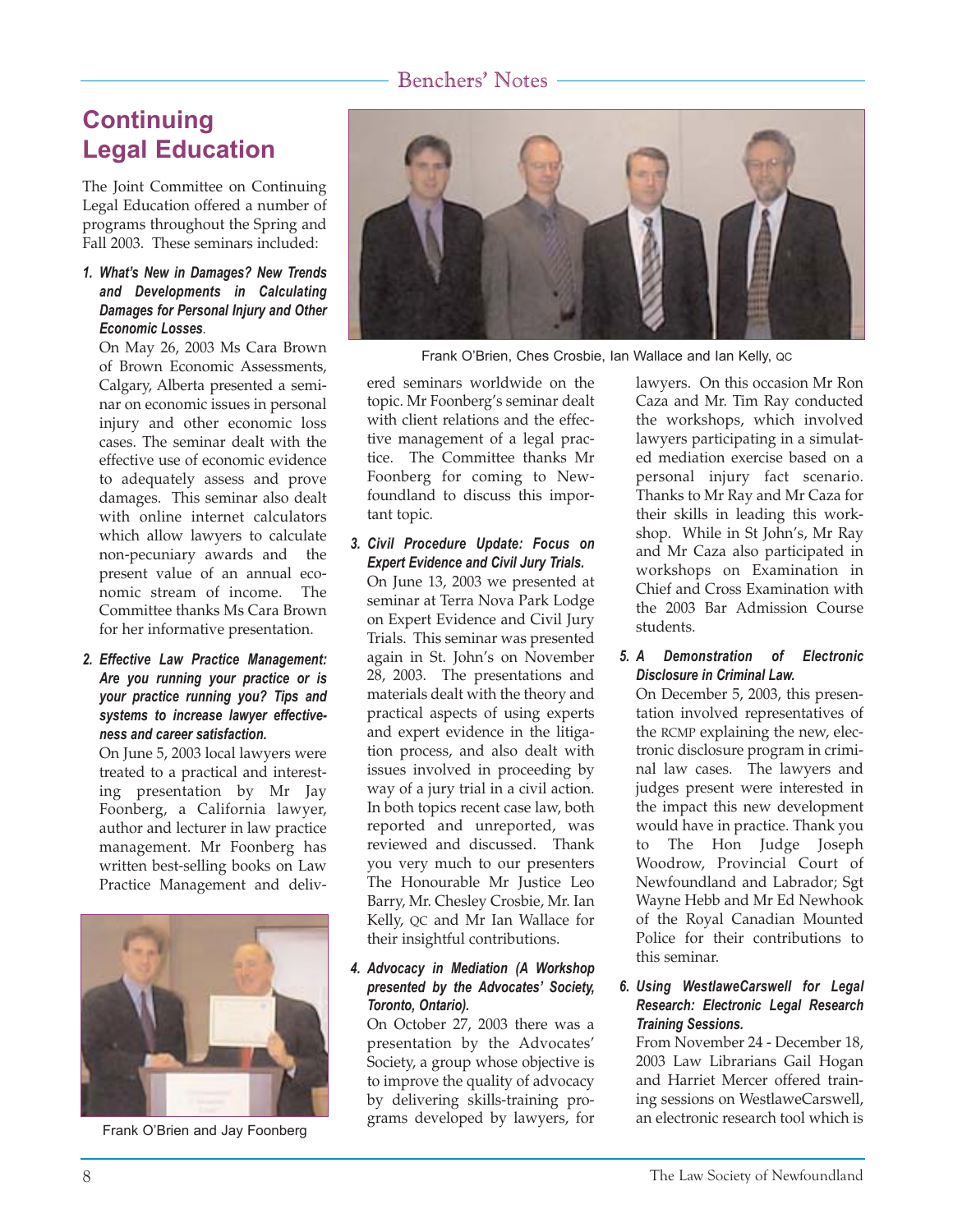

2003 Bar Admission Course

available free of charge at the Law Society Library and which has replaced many of the print report series. These training sessions have been well received and, based on the response, further electronic research training sessions will be offered in 2004.

As this *Benchers' Notes* begins a new year, it is appropriate to thank members who assisted during 2003. The Joint Committee on Continuing Legal Education would like to thank sincerely our seminar presenters and acknowledge their contributions to the ongoing education of lawyers in this province. We also thank those

lawyers who support our programs by their attendance at seminars. Hope to see you at our 2004 Seminars.



The Law Society of Newfoundland 9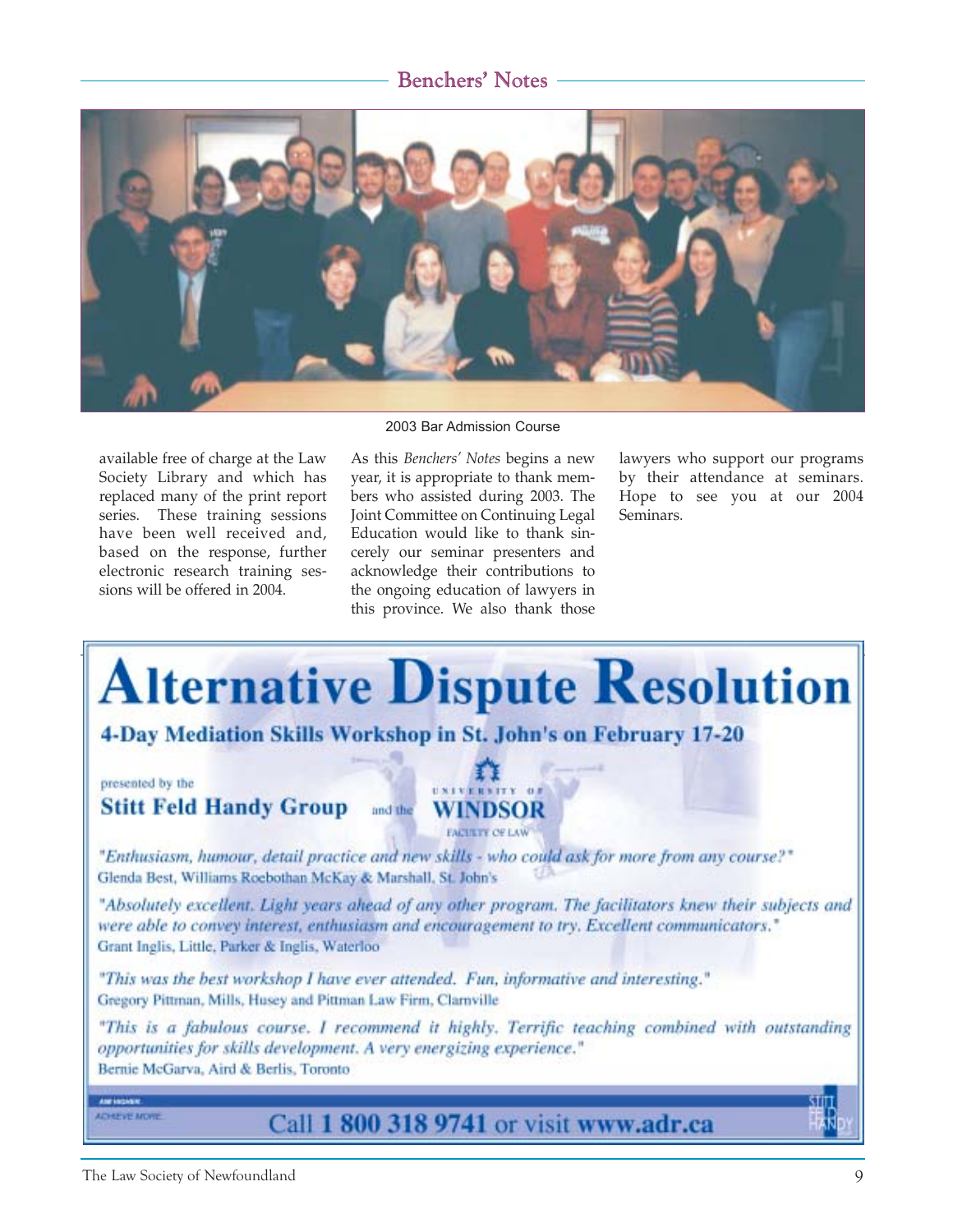# **Professional Responsibility Notes Discipline Committee**

The role of the Discipline Committee is separate entirely from the Complaints Authorization Committee. This Committee's Chair is responsible to ensure that Complaints referred from the CAC are heard before panels comprised as required under the *Law Society Act, 1999*. An Adjudication Panel must include three members of the Discipline Committee; that is, two Law Society members and one lay member. The *Act* prescribes that the panel may make findings and impose sanctions.

### **Adjudication Panel Decision re Donald L Rankin**

An Adjudication Panel of the Discipline Committee, in a Decision dated August 19, 2003, and pursuant to the *Law Society Act, 1999,* subsection 46(3), found Donald L. Rankin guilty of conduct deserving of sanction.

The matter proceeded by way of an Agreed Statement of Facts. Mr Rankin entered a guilty plea to the following violations of the Code of Professional Conduct:

- (i) failed to serve a client in a conscientious, diligent and efficient manner so as to provide a quality of service at least equal to that which lawyers generally would expect of a competent lawyer in a like situation contrary to the Rule contained in chapter II; and
- (ii) failed to provide notice appropriate in the circumstances of his withdrawal of services to a client contrary to the Rule contained in chapter XII.

The Adjudication Panel ordered that the member be reprimanded; that the member pay the expenses incurred by the Law Society in the investigation and hearing of the Complaint; and that publication of the disposition of the Complaint be made in accordance with Law Society Rule 9.28.

### **Adjudication Panel Decision re David R Power**

An Adjudication Panel of the Discipline Committee, in a Decision dated October 8, 2003, and pursuant to the *Law Society Act, 1999,* subsection 46(3), found David R Power guilty of conduct deserving of sanction.

The matter proceeded by way of an Agreed Statement of Facts. Mr Power entered a guilty plea to the following violations of the Code of Professional Conduct:

- (i) failed to provide a proper quality of service contrary to Rule (b) contained in chapter II; and
- (ii) failed to act with impartiality and to avoid a conflict of interest between clients contrary to the Rule contained in chapter V.

The Adjudication Panel ordered that the member be reprimanded; that the member pay the expenses incurred by the Law Society in the investigation and hearing of the Complaint; and that publication of the disposition of the Complaint be made in accordance with Law Society Rule 9.28.

# **Discipline Administrators' Meeting**

On October  $17<sup>th</sup>$  and  $18<sup>th</sup>$ , 2003, the Law Society of Newfoundland hosted the Annual Meeting of the Discipline Administrators. Representatives from the Complaint and Discipline Departments of all governing bodies and the Executive Director of the Federation of Law Societies met in St John's. The National Mobility Protocol, Disciplinary Hearings, Lawyers and the Media, Custodial Issues and Searches of Law Offices were among the topics discussed. Although the disciplinary process is not uniform throughout the country, the meeting does provide an excellent opportunity to discuss issues relative to the governance of the profession.

Attendance at this year's meeting was high because St Johnís had been the location of choice for several years. In addition to a productive meeting, the Discipline Administrators enjoyed a sightseeing tour of Cape Spear and Petty Harbour. Delegates were not disappointed as indicated by the following, typical, feedback.

*ìWe all had a fabulous time, the food was awesome, the meeting was great and the sightseeing was a blast. Special thanks to Justin for his fiddling. That was tremendous!î (Justin Donovan is a nephew of Legal Director, Phyllis Weir)*



Luncheon hosted by the Law Society of Newfoundland. Discipline Administrators enroute to Petty Harbour.

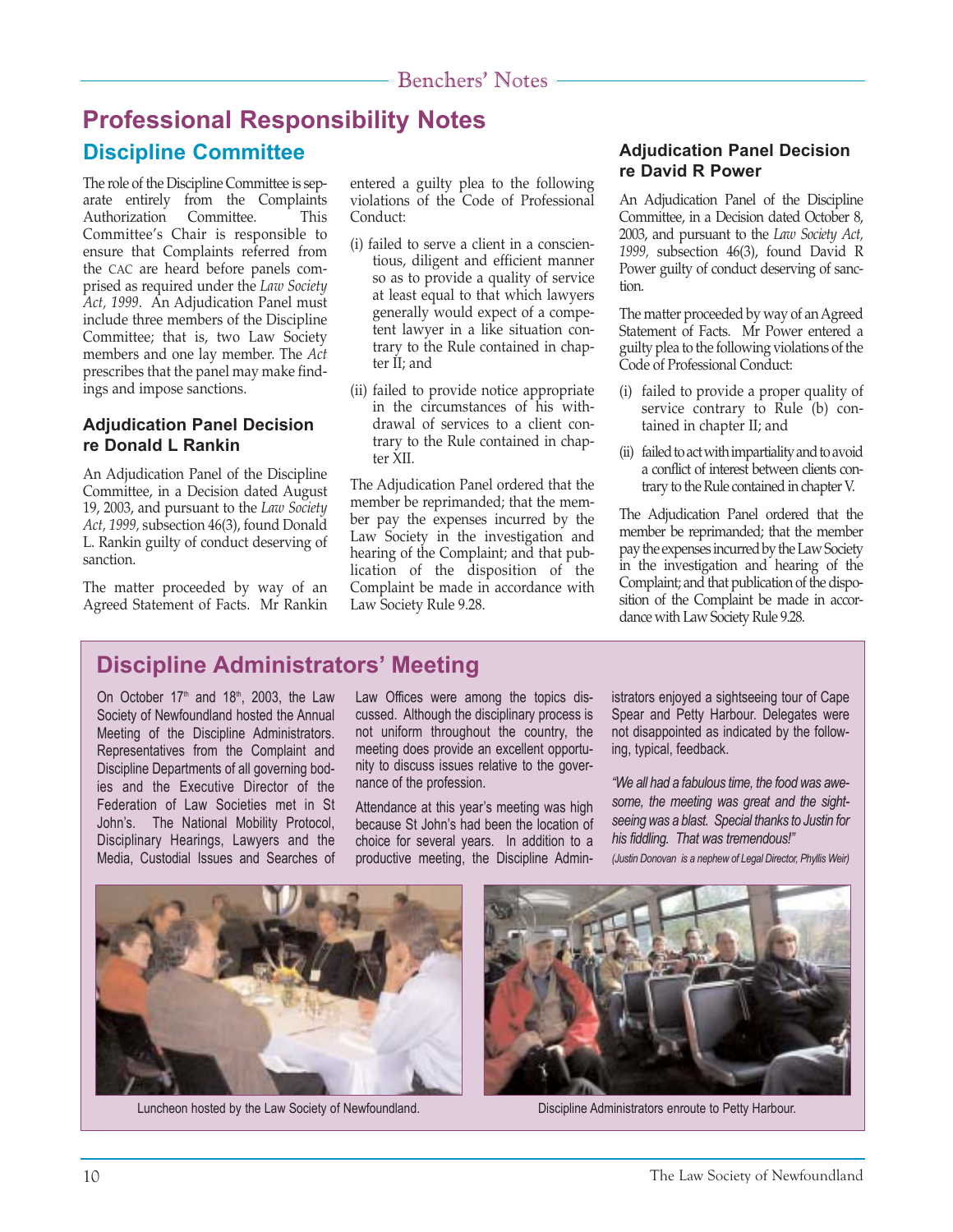## **Complaints Authorization Committee**

The Complaints Authorization Committee (CAC) is a statutory committee of Benchers mandated to address the first phase of the regulatory process as prescribed by Part II of the *Law Society Act, 1999* (the *Act*). The process commences with an "allegation" filed with the Vice-President (s. 43). An allegation is a statutorily defined term meaning "a written document alleging that a respondent has engaged in conduct deserving of sanction" (s.41(a)). "Conduct deserving of sanction" is also a defined term which includes professional misconduct, conduct unbecoming, violation of the *Act* or the Law Society Rules, and failure to adhere to the Code of Professional Conduct (s.41(c)).

The Vice-President may either refer the allegation to consensual mediation or conduct an investigation (s.44(1)). If mediation is unsuccessful, the Vice-President will conduct an investigation and will submit the allegation to the CAC upon completion of the investigation (s.44(3)).

Once the allegation has been submitted to it, the CAC may require further investigation or require the respondent to appear before it  $(s.45(1)(b)$ ,  $(c)$  and  $(d)$ ). It may make recommendations to the Executive Committee concerning a respondent's practice (s.45 (1)(e), (f) and (g)). It may dismiss an allegation  $(s.45(1)(a))$ , counsel or caution a respondent  $(s.45(2)(a))$ , or instruct the Vice-President to file the Complaint and refer it to the Discipline Committee for hearing (s.45(2)(b)). There is no appeal from the CAC's decision (s.45(3)).

A Complaint comes into being only after the CAC has considered the allegation and has formed "the opinion that there are reasonable grounds to believe that a respondent has engaged in conduct deserving of sanction". The CAC's role with respect to a Complaint lends meaning to the word "authorization" in the CAC's name. As the Complaints

"Authorization" Committee, the CAC's role is to determine when an allegation constitutes a Complaint. Then the CAC may authorize the filing of the Complaint and its referral to the Discipline Committee. Or, it may chose to proceed by way of counsel or caution, thereby not authorizing the filing of the Complaint.

The decision of the CAC to issue a letter of counsel or caution is not a disciplinary action. There is no finding of guilt from which discipline can flow. Counsel is advice; caution is a warning. Both are intended to assist the member in his or her future conduct.

#### **The following information is provided to inform members as required under Law Society Rule 9.06(5).**

**Letters of Counsel** were issued by the CAC because of the following Complaints.

Complaint of failing to provide a quality of service in compliance with the standard contemplated by the Code. - *(Code of Professional Conduct, chapter II, rule b, commentary 7)*

Complaint of poor management of an Estate file and a 10 month delay in obtaining Letters of Probate. *(Code of Professional Conduct, chapter II, Rule (b), commentaries 7 and 8)*

Complaint of failing to follow the client's instructions. *(Code of Professional Conduct, chapter II, Rule (b), commentary 7 and chapter III, Rule (b), commentary 4)*

Complaint of an alleged conflict by placing personal interests before the client's interests. *(Code of Professional Conduct, chapter V, commentary 1 and chapter VI, Rule (c))*

**Letters of Caution** were issued by the CAC because of the following Complaints.

Complaint of placing a security to the benefit of the solicitor and in the name of the client but without the client's knowledge. *(Code of Professional Conduct, chapter I, commentaries 1, 2 and* *3; chapter V, commentaries 1, 2 and 13; chapter VI, commentaries 1, 2, 4, 5, and 6; chapter VII, commentary 4; and chapter XIX, commentaries 1, 2 and 10)*

Complaint of failing to provide a quality of service in compliance with the standard contemplated by the Code. *(Code of Professional Conduct, chapter II, rule b, commentary 7)*

Complaint of divulging confidential information. *(Code of Professional Conduct, chapter IV, commentary 4)*

Complaint of failing to return a client file, for a period of three months in circumstances which may have caused prejudice to the client. *(Code of Professional Conduct, chapter XII, commentaries 2, 8 and 11)*

## **Proposed Changes to** *Registration of Deeds Act*

The Real Estate Committee, chaired by Tom Fraize, met with the Steering Committee for the Registry of Deeds concerning the *Registration of Deeds Act*. The *Act* is now under review with the intention it be modernized. In order to provide the Steering Committee with advice and opinion about changes needed in the *Act*, the Real Estate Committee agreed to inform members about the review and to solicit assistance. One subject area in the current legislation under consideration for review is the powers of the Registrar. The Steering Committee holds the view that these powers need to be expanded; the Real Estate Committee agrees. The opinions of members about these powers, and how they might be expanded or clarified, would be especially helpful to the consultation process. Members are also encouraged to comment generally about desirable changes to the *Act*. Comments can be made by contacting Tom Fraize by telephone at 726-7978, by facsimile at 726-8201, or by email at tfraize@fraizelawoffices.nf.net Comments should be provided by end of February.